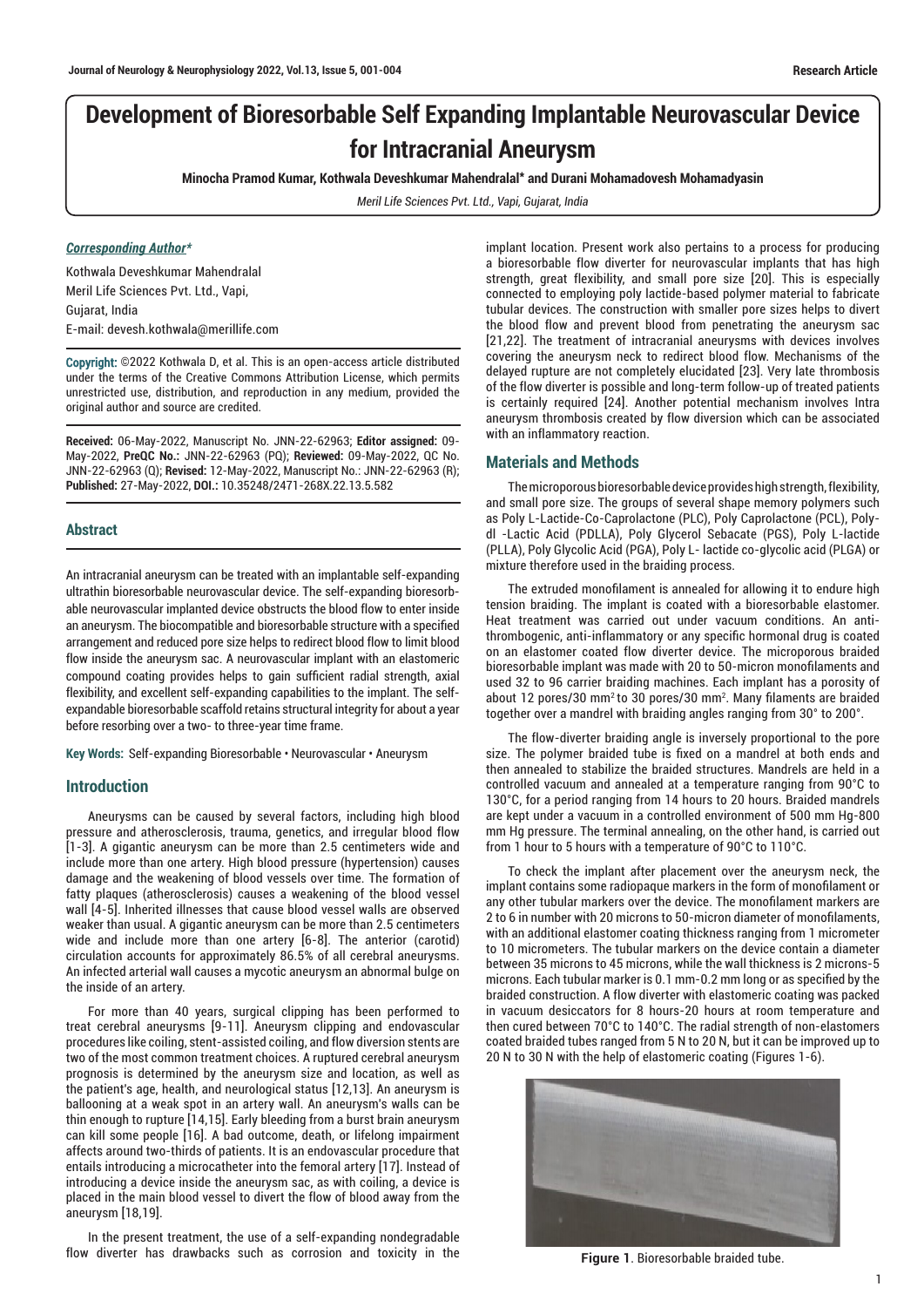

**Figure 2.** Braiding angle after braiding process.



**Figure 3.** Open cell at both side of flow diverter.



**Figure 4.** Closed cell at both side of flow diverter.



**Figure 5.** Braiding pattern after elastomer coating.



**Figure 6.** Coated flow diverter implant.

### **Result and Discussion**

Intracranial aneurysm stenting is a procedure that involves redirecting and rerouting the arterial blood flow and creating a way to avoid rupture of the aneurysm to prevent blood from entering the brain. The microporous braided implant incorporates small pores of bioresorbable material with a particular braiding structure, resulting in sufficient radial strength, foreshortening, and other self-expanding stent properties [25-27]. The initial annealing procedure aids in the elimination of monomer and the relaxation of internal stress in braided monofilament. The flow-diverter braided mesh angle has a direct impact on its pore size and as a result, radial stiffness which is a critical characteristic determining the integrity and structure after being inserted into the body lumen. Annealing of the braid cross wire by lowering the melting point of the polymer increases the mechanical strength of the braided arrangement and allows for a comparable configuration following deployment in the artery lumen. The analytic evidence presented here clearly demonstrates that the microporous structure maintains its properties throughout the operation [28-29].

The following graphs show the properties of the polymer, such as molecular weight, number of molecular weights, Polydispersity Index (PDI), glass transition temperature, melting temperature, and percent crystallinity.

Graph 1 mentioned the Molecular weight of the material exposed after each process during the development of the implantable device. Molecular weight (gm/mole) is a measure of the sum of the [atomic weight](https://www.thoughtco.com/definition-of-atomic-weight-604378) values of the [atoms](https://www.thoughtco.com/definition-of-atom-and-examples-604373) in a [molecule.](https://www.thoughtco.com/what-is-a-molecule-definition-examples-608506) Molecular weight changes within the expected range as per requirement without affecting the final product when it is exposed to different process parameters - such as temperature and time according to the manufacturing process.

Graph 2 mentioned the number average molecular weight (Mn) of the material exposed after each process during the development of the implantable device. The number average molecular weight (Mn) measuring system requires counting the total number of molecules in a unit mass of polymer irrespective of their shape or size. The average molecular weight (Mn) changes within the expected range as per requirement



## **Molecular Weight (gm/mole)**

Molecular Weight (gm/mole)

**Graph 1.** Molecular Weight (gm/mole).



**Graph 2.** Num. of Molecular Weight (gm/mole).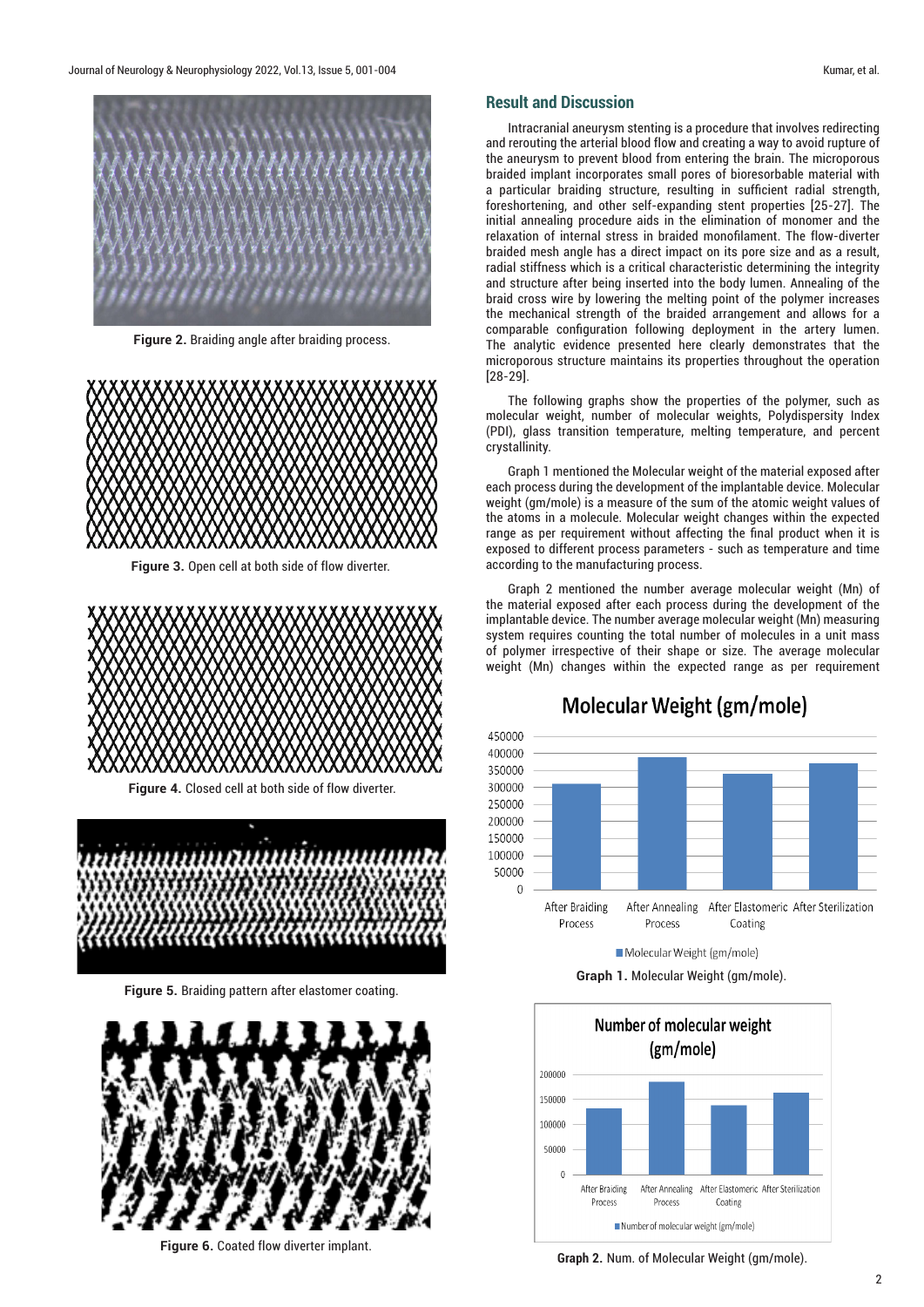without affecting the final product when it is exposed to different process parameters, such as temperature and time according to the manufacturing process.

Graph 3 mentioned the PDI polydispersity index of the material exposed after each process during the development of the implantable device. PDI usually refers to the ratio of weight average molecular weight (Mw) to number average (Mn) sometimes also called molecular weight distribution. PDI is used to indicate the distribution of polymer chain molecular weights in a given polymer. PDI changes within the expected range as per requirement without affecting the final product when it is exposed to different process parameters - such as temperature and time according to the manufacturing process.

Graph 4 mentioned the glass transition temperature, melting temperature, and percentage of crystallinity of the material exposed after each process during the development of the implantable device. The glass transition temperature (Tg) is the temperature of amorphous polymers at which increased molecular mobility results in significant changes in



**Graph 3.** Polydispersity Index (%).



**Graph 4.** Glass transition, melting temperature, and percentage crystallinity.



**Graph 5.** Accelerate *in-vitro* study.

the thermal properties. The melting temperature (Tm) is defined as the temperature at which the maximum absorbance change (dA/dt) occurs. Crystallinity can be defined as the degree of long-range structural order comprising a crystal lattice within a (solid) material. Any of the parameters changes within the expected range as per requirement without affecting the final product when it is exposed to different process parameters, such as temperature and time according to the manufacturing process.

The following Graph 5 shows, that when a flow diverter is subjected to accelerated degradation, the molecular weight and number of molecular weight was tested at different interval time which shows a decrease in the molecular weight and number of molecular weight when exposed at 70°C temperature under Phosphate buffer saline. Based on this degradation study, we can assume the polymer will degrade over a minimum 2 years.

#### **Conclusion**

The treatment of intracranial aneurysms with flow diverters seems to be highly efficacious. A bioresorbable ultrathin braided mesh structure with a smaller pore size redirects blood flow to prevent blood from flowing into an aneurysm. The safety of this treatment appears to be satisfactory, specifically in the context of treating a complex aneurysm. Flow diverters have been proposed for use in very small ruptured aneurysms that are untreatable using standard endovascular techniques. Bioresorbable materials are thought to be safer and more biocompatible. The biodegradable solution could meet the short-term needs of a sick patient while avoiding the long-term risks of dense metal mesh.

#### **References**

- 1. Arat, Anil., et al. ["Bioresorbable vascular scaffolds in interventional](https://link.springer.com/article/10.1007/s00062-017-0609-5)  [neuroradiology."](https://link.springer.com/article/10.1007/s00062-017-0609-5) *Clin Neuroradiol*. 28.4 (2018): 585-592.
- 2. Grotenhuis, J. A., J. De Vries, and S. Tacl. ["Angioscopy-guided](https://www.thieme-connect.com/products/ejournals/abstract/10.1055/s-2008-1053450)  [placement of balloon-expandable stents in the treatment of](https://www.thieme-connect.com/products/ejournals/abstract/10.1055/s-2008-1053450)  [experimental carotid aneurysms."](https://www.thieme-connect.com/products/ejournals/abstract/10.1055/s-2008-1053450) *min-Minimally Invasive Neurosurg* 37.02 (1994): 56-60.
- 3. Henkes, H., and W. Weber. ["The past, present and future of endovascular](https://link.springer.com/article/10.1007/s00062-015-0403-1)  [aneurysm treatment."](https://link.springer.com/article/10.1007/s00062-015-0403-1) *Clin neuroradiol* 25.2 (2015): 317-324.
- 4. Shapiro, M., et al. ["Stent-supported aneurysm coiling: a literature](http://www.ajnr.org/content/33/1/159.short)  [survey of treatment and follow-up."](http://www.ajnr.org/content/33/1/159.short) *A J Neuroradiol.* 33.1 (2012): 159-163.
- 5. Sadasivan, Chander, et al. ["Treatment of rabbit elastase-induced](https://ieeexplore.ieee.org/abstract/document/4752726)  [aneurysm models by flow diverters: development of quantifiable](https://ieeexplore.ieee.org/abstract/document/4752726)  [indexes of device performance using digital subtraction angiography."](https://ieeexplore.ieee.org/abstract/document/4752726) *IEEE Trans Med imaging* 28.7 (2009): 1117-1125.
- 6. Chen, Yanfei, et al. ["Microstructured thin film nitinol for a neurovascular](https://www.nature.com/articles/srep23698)  [flow-diverter."](https://www.nature.com/articles/srep23698) *Sci Rep* 6.1 (2016): 1-10.
- 7. Howe, Connor, et al. ["Stretchable, implantable, nanostructured flow](https://pubs.acs.org/doi/abs/10.1021/acsnano.8b04689)[diverter system for quantification of intra-aneurysmal hemodynamics."](https://pubs.acs.org/doi/abs/10.1021/acsnano.8b04689) *ACS nano* 12.8 (2018): 8706-8716.
- Arrese, Ignacio, et al. "Flow-diverter devices for intracranial [aneurysms: systematic review and meta-analysis."](https://journals.lww.com/neurosurgery/pages/default.aspx) *Neurosurgery* 73.2 (2013): 193-200.
- 9. Merletti, Roberto, et al. ["Advances in surface EMG: recent progress](https://www.dl.begellhouse.com/journals/4b27cbfc562e21b8,606681d65e2ccb94,45714f720ecf76f5.html)  [in detection and processing techniques."](https://www.dl.begellhouse.com/journals/4b27cbfc562e21b8,606681d65e2ccb94,45714f720ecf76f5.html) *Crit Rev Biomed Eng* 38.4 (2010).
- 10. Biondi, Alessandra, et al. ["Neuroform stent-assisted coil embolization](https://journals.lww.com/neurosurgery/pages/default.aspx)  [of wide-neck intracranial aneurysms: strategies in stent deployment](https://journals.lww.com/neurosurgery/pages/default.aspx)  [and midterm follow-up."](https://journals.lww.com/neurosurgery/pages/default.aspx) *Neurosurgery* 61.3 (2007): 460-469.
- 11. Indolfi, Ciro, Salvatore De Rosa, and Antonio Colombo. ["Bioresorbable](https://www.nature.com/articles/nrcardio.2016.151)  [vascular scaffolds-basic concepts and clinical outcome."](https://www.nature.com/articles/nrcardio.2016.151) *Nat Rev Cardiol.* 13.12 (2016): 719-729.
- 12. Ferns, Sandra P., et al. ["Coiling of intracranial aneurysms: a systematic](https://www.ahajournals.org/doi/full/10.1161/STROKEAHA.109.553099)  [review on initial occlusion and reopening and retreatment rates."](https://www.ahajournals.org/doi/full/10.1161/STROKEAHA.109.553099) *Stroke* 40.8 (2009): e523-e529.
- 13. Naggara, Olivier N., et al. ["Endovascular treatment of intracranial](https://pubs.rsna.org/doi/abs/10.1148/radiol.10091982)  [unruptured aneurysms: systematic review and meta-analysis of the](https://pubs.rsna.org/doi/abs/10.1148/radiol.10091982)  [literature on safety and efficacy."](https://pubs.rsna.org/doi/abs/10.1148/radiol.10091982) *Radiol* 256.3 (2010): 887-897.
- 14. Sadasivan, Chander, et al. ["An original flow diversion device for the](https://www.ahajournals.org/doi/full/10.1161/STROKEAHA.108.533760)